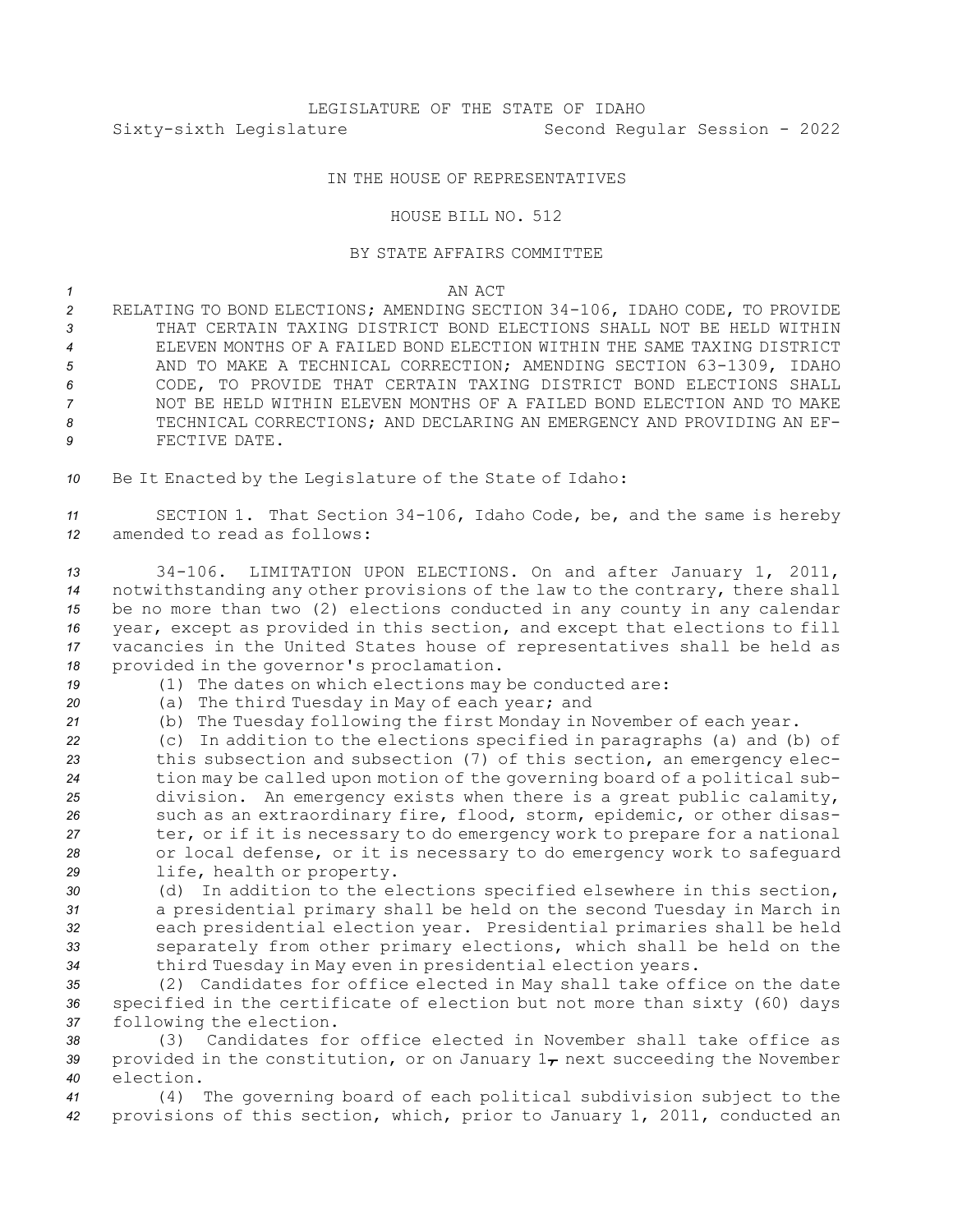election for members of that governing board on <sup>a</sup> date other than <sup>a</sup> date per- mitted in subsection (1) of this section, shall establish as the election date for that political subdivision the date authorized in subsection (1) of this section which falls nearest the date on which elections were previously conducted, unless another date is established by law.

*<sup>6</sup>* (5) The secretary of state is authorized to provide such assistance as *<sup>7</sup>* necessary, and to prescribe any needed rules or interpretations for the con-*<sup>8</sup>* duct of election authorized under the provisions of this section.

*<sup>9</sup>* (6) Water districts governed by chapter 6, title 42, Idaho Code, are ex-*<sup>10</sup>* empt from the provisions of this section.

 (7) Community colleges governed by chapter 21, title 33, Idaho Code, and school districts are subject to the limitations specified in subsection (1) of this section, except that school districts may also hold an election on the second Tuesday in March of each year and on the last Tuesday in August of each year on bonded indebtedness and property tax levy questions.

 (8) <sup>A</sup> city initiative or referendum election shall be held on the Tues- day following the first Monday in November of odd-numbered years. <sup>A</sup> Except as otherwise provided, <sup>a</sup> county initiative or referendum election or <sup>a</sup> bond, levy and any other ballot question elections conducted by any political subdivision shall be held on the nearest date authorized in subsection (1) of this section which falls more than sixty (60) days after the clerk of the political subdivision orders that such election shall be held in May or November of even-numbered years or more than fifty (50) days after the order for all other elections, unless otherwise provided by law. Ballot language for any question to be placed on the ballot shall be submitted to the county clerk at least sixty (60) days before an election held in May or November of even-numbered years and at least fifty (50) days before all other elections. Pursuant to the provisions of section 63-1309, Idaho Code, in the event that <sup>a</sup> bond election fails to be approved by the electors of <sup>a</sup> taxing district, no subsequent bond question of the same type or subject shall be submitted to the electors of the same taxing district for <sup>a</sup> period of eleven (11) months from the date of the election that failed to approve the issuance of bonds.

 (9) Recall elections may be held on any of the four (4) dates authorized in subsections (1) and (7) of this section that fall more than forty-five (45) days after the clerk of the political subdivision orders that such elec-tion shall be held.

 (10) Irrigation districts governed by title 43, Idaho Code, are subject to the limitations specified in subsection (1) of this section, except that irrigation districts may also hold an election on the first Tuesday in Febru- ary of each year and on the first Tuesday in August of each year on questions required to be voted upon by title 43, Idaho Code.

*<sup>42</sup>* SECTION 2. That Section 63-1309, Idaho Code, be, and the same is hereby *43* amended to read as follows:

 63-1309. SPECIAL TAXING DISTRICT OR BOND PROPOSAL DEFEATED IN ELEC- TION BARS SUBSEQUENT ELECTIONS FOR SPECIFIED TIME -- EXCEPTION -- BOARD OF EDUCATION MAY CONDUCT ELECTION -- MUNICIPALITIES, WATER OR SEWER DISTRICTS MAY CONDUCT BOND ELECTION. If any election has been held for the formation of 48 any special taxing district, or for the approval of any bond issue or other proposal which that would have resulted in <sup>a</sup> property tax levy, and the pro-